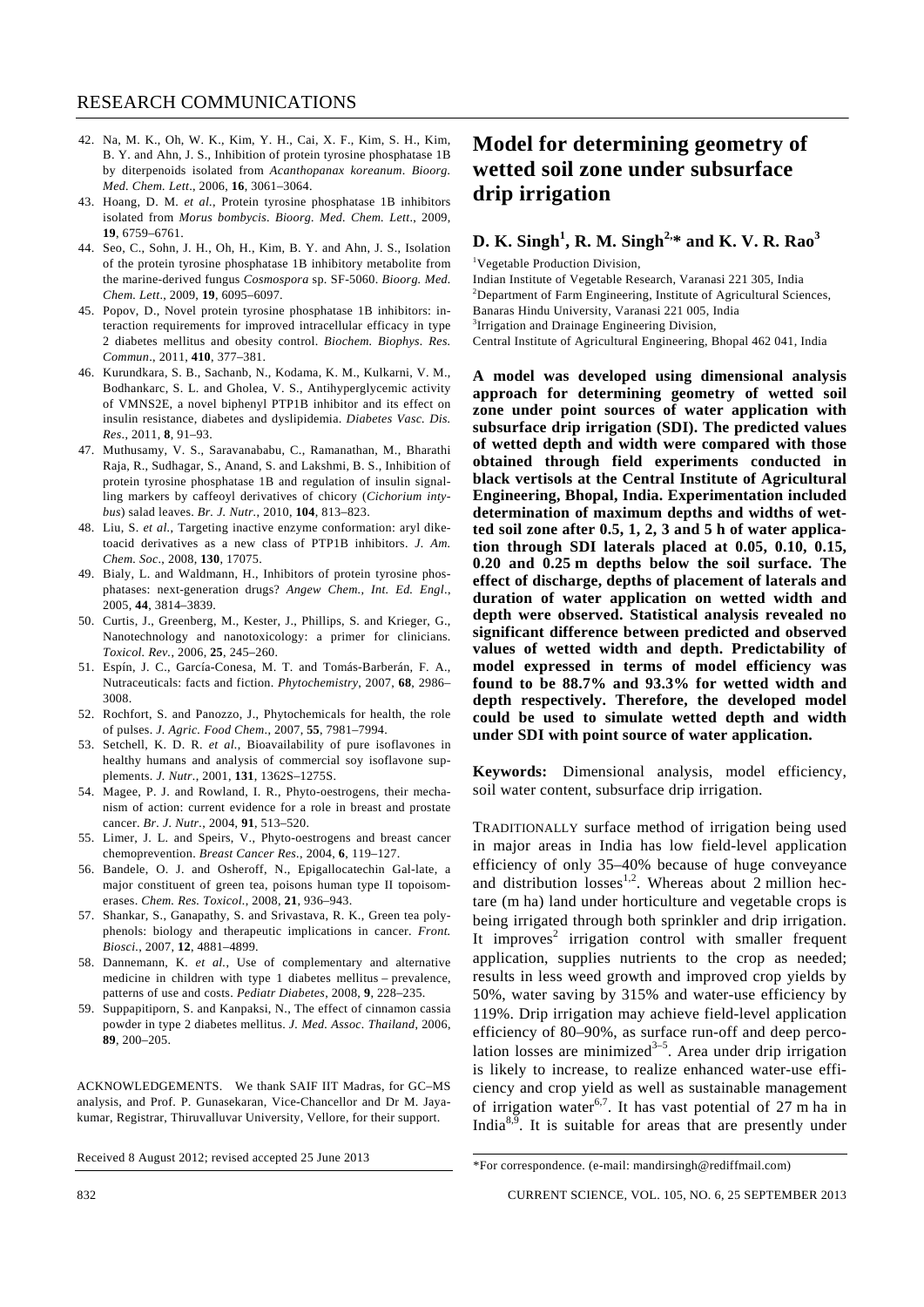cultivation and can also be used efficiently in undulating terrain, rolling topography, hilly areas, barren land and areas which have shallow soils $10$ . Also, drip irrigation can be made more applicable for irrigating a wide range of agronomic, horticultural and fruit crops by installing the laterals below the soil surface, called subsurface drip irrigation  $(SDI)^{11}$ .

 Studies worldwide have revealed the advantages of SDI of many crops over the surface drip as well as other irrigation methods – reduced evaporation loss and precise placement and management of water, nutrient and pesticides leading to more efficient water use, greater water application uniformity, enhanced plant growth, crop yield and quality $12-27$ . Few studies conducted in India also indicate great potential of SDI for application in horticultural and vegetable crops for enhanced crop yield and water saving<sup>28–38</sup>. One of the important aspects of planning and management of the SDI system is soil moisture movement pattern under it. It is important in deciding depth of lateral placement below soil surface, emitter spacing and system pressure for delivering the required amount of water to the plant.

 Wetting pattern can be obtained by either direct measurement of soil wetting in field, which is site-specific, or by simulation using some models. Since water movement in soil under drip irrigation is predominantly unsaturated flow, in most of models the Richard's equation (eq. (1) below) governing water flow under unsaturated flow conditions is widely used to simulate soil water matric potential or water content distribution in wetted soil. Development of models for design tools of drip irrigation was based on analytical and numerical solution of the unsaturated flow equations to simulate the soil water movement under drip irrigation.

$$
\frac{\partial}{\partial x}\left(K_x \frac{\partial h}{\partial x}\right) + \frac{\partial}{\partial y}\left(K_y \frac{\partial h}{\partial y}\right) + \frac{\partial}{\partial z}\left(K_z \frac{\partial h}{\partial z}\right) = \frac{\partial \theta}{\partial t}
$$
(1)

where *h* is the total potential;  $K_x$ ,  $K_y$  and  $K_z$  are the hydraulic conductivities of soil in *X*, *Y* and *Z* directions respectively; *x*, *y* and *z* are the dimensions of soil volume;  $\theta$  is the volumetric water content and *t* is the time.

 In many situations, the use of numerical or analytical flow models for design purpose displays high spatial variability, is considered cumbersome and impractical $39-41$ . These require many soil physical parameters which are generally not readily available for many soils. These solutions also require many simplifying assumptions that limit their applicability in practical field conditions, and large differences were observed between simulated and observed values. In practical situations prediction of wetted boundary and shape of soil volume is sufficient to deal with the situation. Therefore, simplified simulation models for soil wetting pattern were developed which predict wetting front position.

 A simplified semi-empirical approach was developed for determining the geometry of wetted soil zone under line sources of water application placed on the surface<sup>42</sup>. The maximum wetted depth and width of soil with SDI depend on discharge of emitter, duration of water application and hydraulic conductivity of soil. Thus the complexities encountered in numerical and analytical methods for designing are reduced.

 The geometry of wetted soil volume, width and depth under SDI system with line source of water application at the end of an irrigation event depends on discharge per unit length of the laterals, total amount of water in the soil per unit length of the lateral, depth of lateral placement below soil surface and hydraulic conductivity of the soil<sup>28,29,43</sup>. As the hydraulic conductivity of the soil is dependent on soil water content, it could be replaced with a function of water content of soil. Therefore, simplified model using dimensional analysis method was developed for finding out the wetted depth and width under different placement depths of SDI for point source water application.

 The model for simulating wetted depths and widths with point source of water application was developed assuming that hydraulic conductivity can be replaced with a function of water content of soil. Therefore, wetted depths and widths depend on depth of placement of laterals, discharge of emitter, duration of water application and change in water content of soil over time. Therefore, the functional relationship among parameters may be written as

$$
f(W', D', Z', Q', t', \theta') = 0,\tag{2}
$$

where *W'* is the maximum width of the wetted soil volume (L), *D*′ the maximum wetted depth of the soil (L), *Z*′ the depth of placement of lateral (L), *Q*′ the discharge of emitter  $(L^3/T)$ , *t'* the duration of water application (T) and  $\theta'$  is the change in water content of soil  $(L^3/L^3)$ .

 Using dimensional analysis method, four dimensionalindependent  $\pi$ -terms were developed which are represented as follows

$$
f(\pi'_1, \pi'_2, \pi'_3, \pi'_4) = 0,\t\t(3)
$$

where

$$
\pi_1' = (W'/Z'),\tag{4}
$$

$$
\pi_2' = \theta',\tag{5}
$$

$$
\pi_3' = (D'/Z'),\tag{6}
$$

$$
\pi_4' = (Q't'|Z'^3). \tag{7}
$$

CURRENT SCIENCE, VOL. 105, NO. 6, 25 SEPTEMBER 2013 833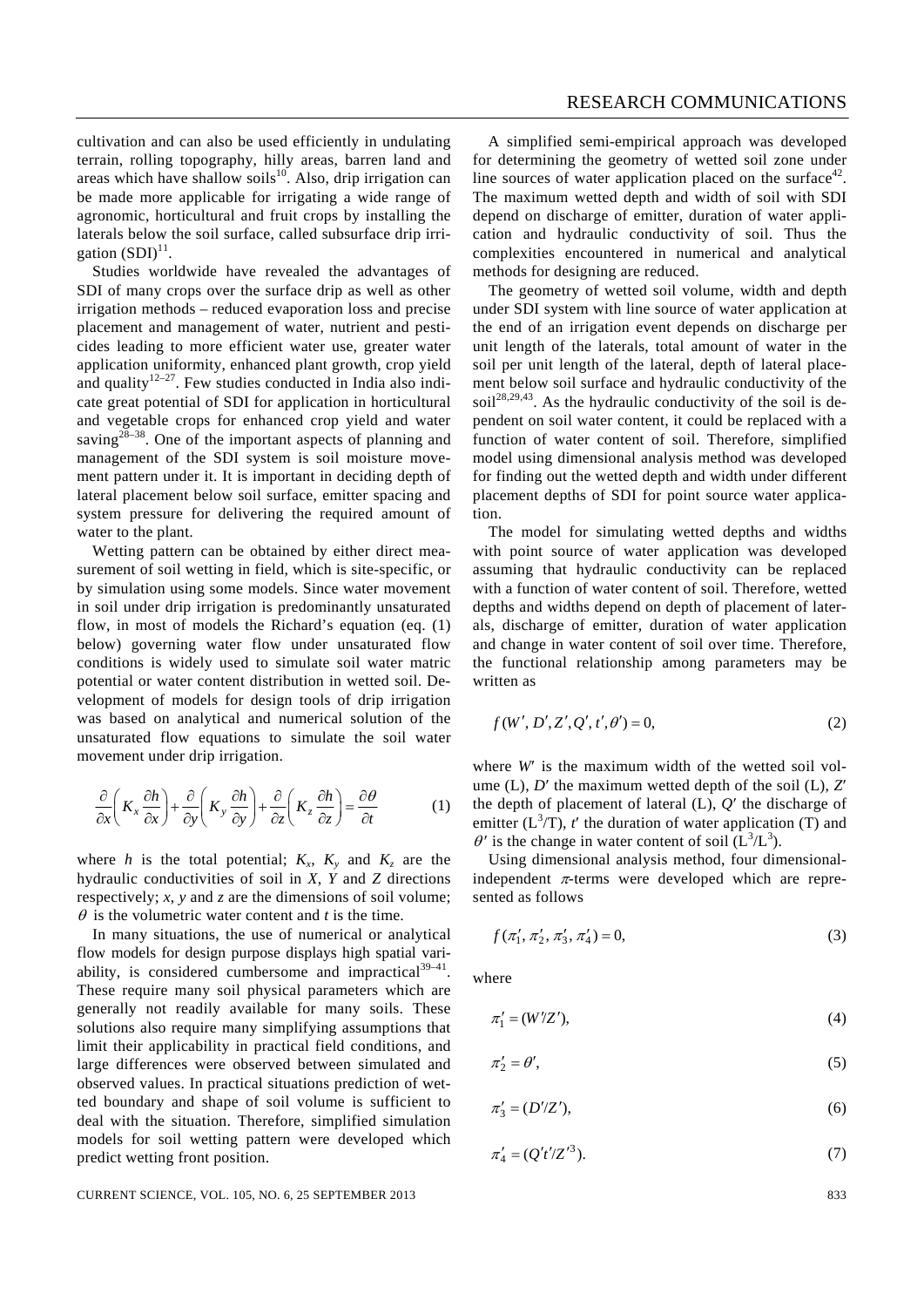Dimensionless terms were obtained by a combination of the above dimensionless  $\pi$ -terms as below:

1. Multiplication of second and fourth  $\pi$ -terms resulted in dimensionless time, *t*′\*:

$$
t'^* = t'Q'(\theta'/Z'^3).
$$
 (8)

2. Cubic root of multiplication of second and cube of first  $\pi$ -term resulted in dimensionless wetted width, *W*′\*:

$$
W'^* = W' (\theta'/Z'^3)^{1/3}.
$$
 (9)

3. Cubic root of multiplication of second and cube of third  $\pi$ -term resulted in dimensionless wetted depth, *D*′\*:

$$
D^{\prime *} = D^{\prime} (\theta^{\prime}/Z^{\prime 3})^{1/3}.
$$
 (10)

Both dimensionless wetted depth and width can be represented in terms of dimensionless time. It may be implicit that the following relationships exist between the above dimensionless parameters<sup>28,29,42</sup>:

$$
W'^{*} = A'_1 t'^{*n'_1}, \tag{11}
$$

$$
D'^{*} = A'_2 t'^{*n'_2},\tag{12}
$$

where  $A'_1$  and  $A'_2$  are constants and  $n'_1$  and  $n'_2$  are exponents of eqs (11) and (12) respectively.

The values of  $A'_1$  and  $n'_1$  were obtained by a graphical relationship between  $W^*$  and  $t^*$ ; and  $A'_2$  and  $n'_2$  were obtained by a graphical relationship between *D*′\* and *t*′\*. Now putting values of  $W^*$  and  $t^*$  in eq. (11), the following relationship for wetted width can be obtained:

$$
W' = A'_1 \left( t' Q' \right)^{n'_1} \left( \theta' / Z'^3 \right)^{(n'_1 - \frac{1}{3})}.
$$
 (13)

Similarly, wetted depth can be obtained by putting values of  $D'^*$  and  $t'^*$  in eq. (12) as below

$$
D' = A_2' \left( t'Q' \right)^{n_2'} \left( \theta' / Z'^3 \right)^{(n_2' - \frac{1}{3})}.
$$
 (14)

SDI laterals placed at 5, 10, 15, 20 and 25 cm depths below the soil surface, and emitter discharge rates of 1.3, 2, 2.3 and 3 litre per hour (lph) discharge rates at various spacings on laterals were operated for 0.5, 1, 2, 3 and 5 h duration. At the end of each irrigation event, the depths and widths of wetted zone soil were recorded. The wetted zones soil of SDI with emitter discharge 1.3 lph and emitter spacing on lateral 0.20 m behaved as point source up to 1 h duration of water application. The wetted width



**Figure 1.** Relationship between dimensionless wetted soil width (*a*) and wetted soil depth (*b*), and dimensionless duration of water application with point source.

was 18.5–19.5 cm for 5–25 cm placement depth of the lateral with wetted depth as 18.5–17.0 cm.

 The SDI with emitter discharge 2 lph and emitter spacing on lateral 0.30 m worked as point source up to 1 h duration for all placement depths of lateral. Maximum wetted width of soil was 22.5–20.9 cm and wetted depth 20.5–23.5 cm for lateral placement depths of 5 to 25 cm. While that with emitter spacing on lateral 40 cm worked as point source up to 2 h of water application for all placement depths of lateral with maximum wetted depth and width of 23.5–31.5 cm and 39.5–29.5 cm respectively, for 5–25 cm lateral placement depths. However, SDI with emitter discharge rate 2 lph and emitter spacing on lateral 50 cm worked as point source up to 3 h of operation for all placement depths of lateral with wetted depth and width of 27.5–40.0 cm and 50.0–41.5 cm respectively, under 5–25 cm lateral placement depths.

 The SDI with 3 lph emitter discharge rate spaced at 75 and 90 cm on laterals worked as point source up to 5 h of operation of SDI system for 5–25 cm placement depths of lateral. The maximum wetted width and depth of soil was found as 74 and 50 cm with 5 cm and 25 cm placement depth of lateral in soil respectively.

 The developed models were validated under field conditions for a wide range of placement depths of SDI lateral and emitter discharge. The experiment was designed with five treatments as depths of lateral placement, i.e. 0.05, 0.10, 0.15, 0.20 and 0.25 m below the soil surface and on the soil surface for emitter discharge rate of 1.3, 2, 2.3 and 3 lph. Observations on depths and widths of wetted soil with SDI after 0.5, 1, 2, 3, and 5 h of water application were recorded<sup>43</sup>. The values of  $W'$  and  $D'$  were estimated using data of the experiment as shown in Figure 1 *a* and *b* respectively<sup>28,29,42</sup>.

The following relations for *D'* and *W'* of wetted zone soil with point source water application were yielded from the figure.

$$
W' = 2.39 \left( t' Q' \right)^{0.392} \left( \theta' / Z'^3 \right)^{0.059},\tag{15}
$$

834 CURRENT SCIENCE, VOL. 105, NO. 6, 25 SEPTEMBER 2013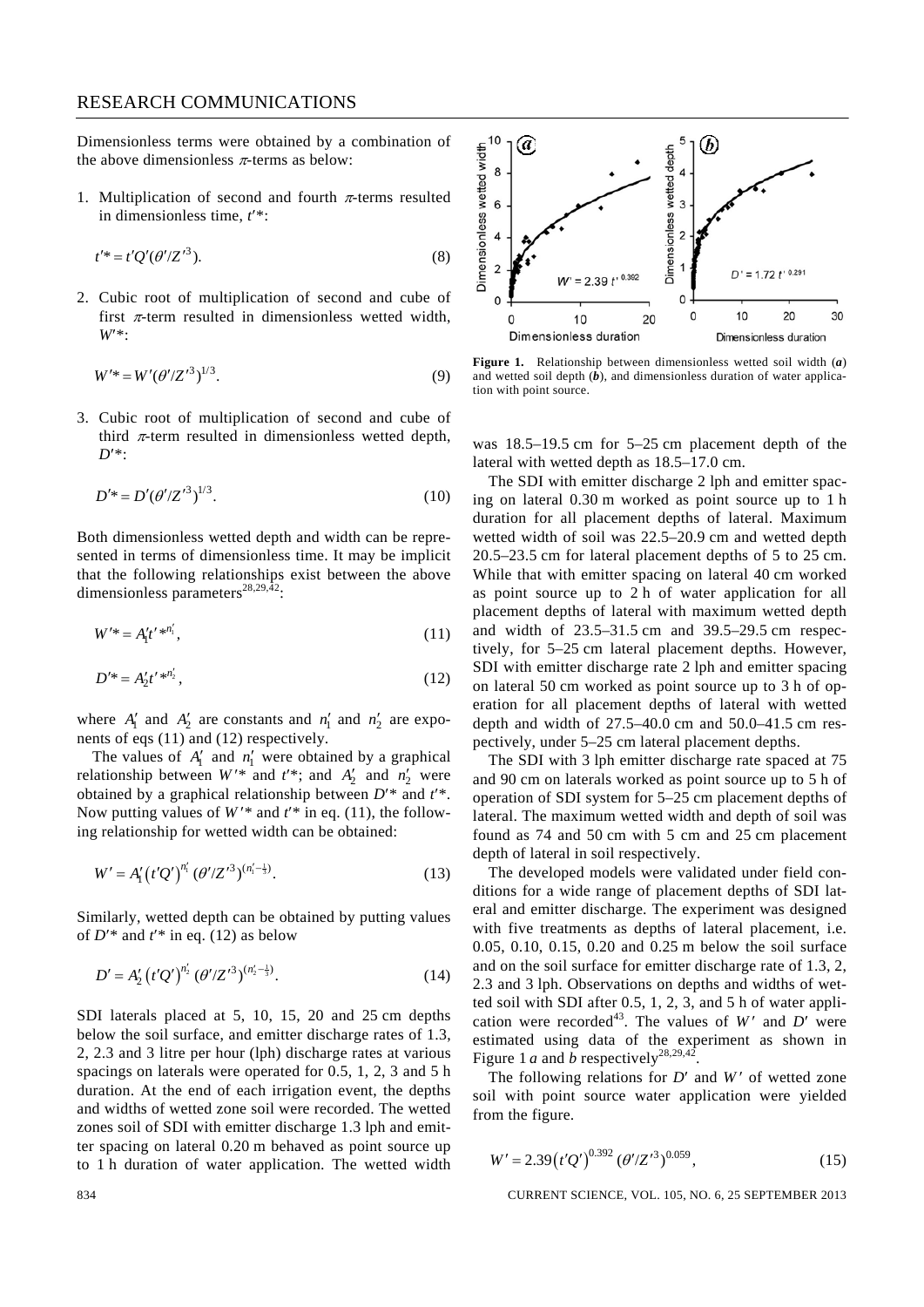and

$$
D' = 1.72 \left( t'Q' \right)^{0.291} \left( \theta' / Z'^3 \right)^{-0.042} . \tag{16}
$$

Boundary conditions for above equations are: duration of irrigation event,  $t = 0.5-5$  h; lateral placement depth,  $Z' = 0.05 - 0.25$  m; emitter discharge rate,  $Q' = 1.3 - 0.05$ 3.0 lph.

 The values of wetted widths and wetted depths of soil were simulated using eqs (15) and (16) for different discharge rates, duration of water application and depths of placement of laterals.

 The performance and applicability of developed models were evaluated using statistical parameters. Performance of the model was tested by comparing model values against observed values in field and laboratory to ensure model validity under field conditions. Therefore, nullhypotheses of equal variances and equal means at 0.05 level of significance were tested using *t*-test and *Z*-test respectively. These tests were performed separately for each lateral of different discharge rate having normal and independent observations for comparing model values against observed values of wetted soil depth and width for a given duration of water application. Null-hypotheses of equal variances and mean respectively were accepted to conclude that model values followed distribution not different than the observed values, if the values of *t* and *Z*-statistics were found less than their table values at 0.05 level of significance.

 Performance evaluation of the model was also based on comparison of statistical parameters of model data with those of observed data. The parameters used were mean error (ME), root mean square error (RMSE) and model efficiency (EF), which were calculated using the following relationships $44$ .

RMSE = 
$$
\left[\frac{1}{N} \sum_{i=1}^{N} (C_{\text{mi}} - C_{\text{oi}})^2\right]^{1/2},
$$
 (17)

$$
ME = \frac{1}{N} \sum_{i=1}^{N} (C_{mi} - C_{oi}),
$$
\n(18)

$$
EF = 1 - \frac{\sum_{i=1}^{N} (C_{mi} - C_{oi})^2}{\sum_{i=1}^{N} (C_{oi} - C_o)^2},
$$
\n(19)

where *N* is the total number of data,  $C_{mi}$  the *i*th model data,  $C_{oi}$  the *i*th observed data and  $C_o$  is the mean of observed data.

 Magnitudes of RMSE values are indicative of performance of the model, but without showing degree of over or underestimation of model values. Statistical parameter ME was used for quantification of accuracy of model data in comparison to observed wetted soil depth and width. The positive value of ME is indicative of overestimation and negative value indicates underestimation. The absolute value of ME is an indicator of the performance of the model. RMSE, ME and EF values were compared separately for wetted width and depth of the soil. Lower the value of RMSE and absolute value of ME, and greater the value of EF, better is the performance of the model<sup>44,45</sup>.

 Comparison between transformed modelled and observed values of depth and width of wetted zone soil under different placement depths and discharge rates of laterals for different durations of operation with point source of water application is made (Figure 2). The logarithmic transformation, i.e. natural logarithm of values of observed and modelled wetted soil width and depth (cm) has been



**Figure 2.** Transformed observed and modelled wetted width (*a*) and wetted depth (*b*) using developed model under subsurface drip irrigation with point source water application.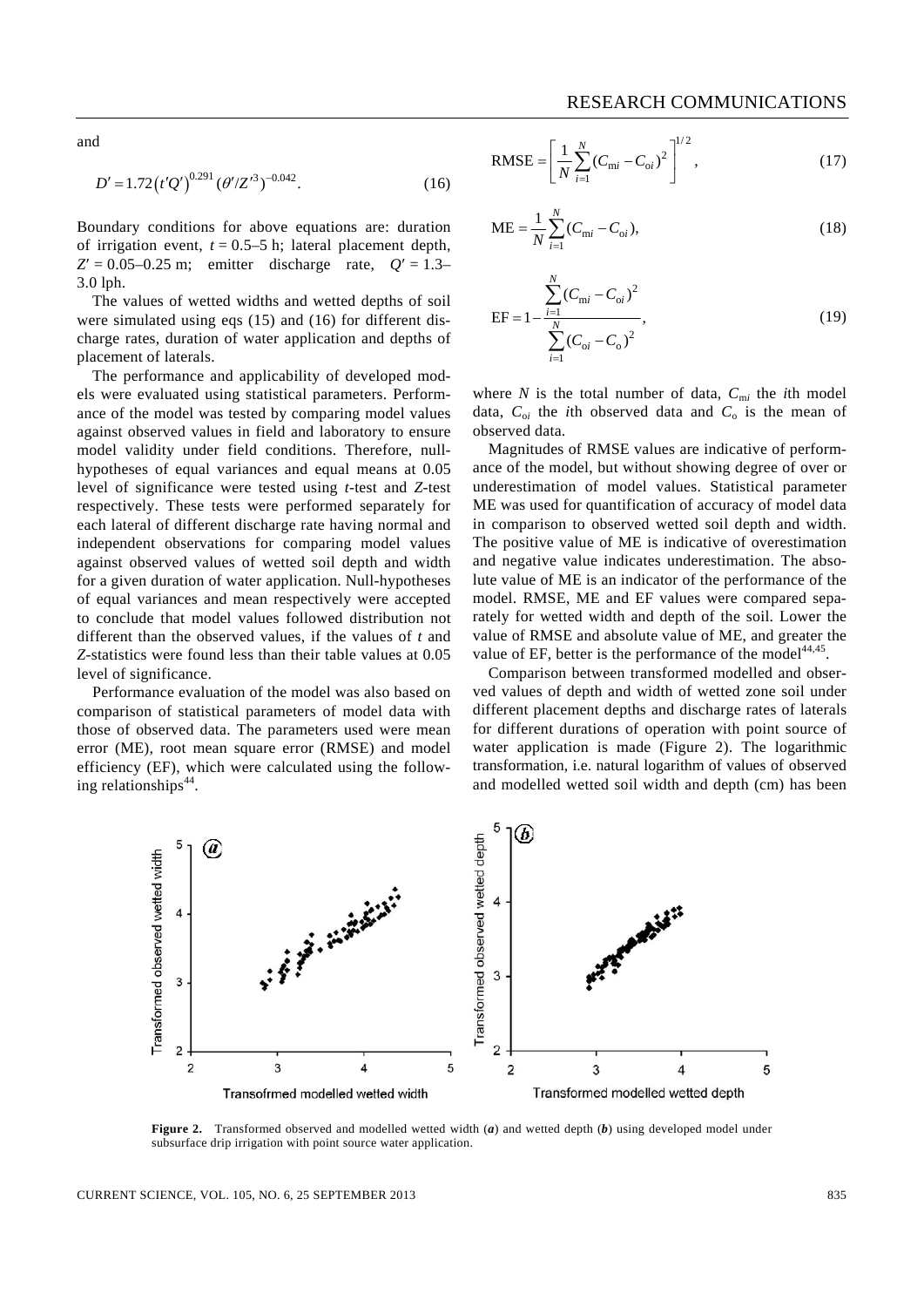**Table 1.** Performance parameters of model for width and depth of wetted zone soil under subsurface drip irrigation with point source water application

| Performance parameters     | Values of parameters for wetted<br>zone soil with |              |
|----------------------------|---------------------------------------------------|--------------|
|                            | Wetted width                                      | Wetted depth |
| Root mean square error (m) | 0.062                                             | 0.024        |
| Mean error $(m)$           | $-0.014$                                          | $-0.003$     |
| Model efficiency (%)       | 88.7                                              | 93.3         |

used. The figure indicates the match between observed and modelled wetted width and depth of the soil.

 The *t*- and *Z*-tests for null-hypothesis of equal variances and means respectively, at 0.05 level of significance and 48 degree of freedom were used to test modelled data against observed data for each lateral. The calculated values of *t*-statistics varied from –0.037 to 0.267, while that of *Z*-statistics varied from –0.038 to 0.271. Critical (table) values of *t* and *Z* were 2.01 and 1.96 respectively, at 0.05 level of significance. The calculated values of *t* and *Z-*statistics were found to be less than their critical values for all SDI. Therefore, null-hypotheses were accepted. Hence, it may be concluded that modelled values of depths and widths of wetted zone soil were not significantly different than those observed under SDI systems.

 RMSE, ME and EF values for the developed model are presented in Table 1. Smaller values of RMSE and ME are indicators of good performance of the model. The model was found underestimating and overestimating values of wetted soil depth and width as indicated by negative and positive values of ME respectively. Slight variation in modelled values compared to observed values can be attributed to empirical nature of developed model. Performance of the model was good with model efficiency of 88–93%, for width and depth of wetted zone soil respectively.

 The present results indicate that the developed model describes wetted depths and widths of soil under SDI. Therefore, the model could be used to describe wetted depths and widths of soil under SDI system with point source of water application.

 In conclusion, dimensional analysis method was used for development of model to simulate soil wetted depth and width under SDI with point source water application. The simulated wetted soil width and depth were compared with test model applicability in field conditions. The results of *Z*-test and *t*-test indicated that the distribution of model-simulated values were not different from the observed ones. The developed models have good performance with high model efficiency varying from 88% to 93%, and lower values of RMSE and ME. The developed model can be used to predict wetted depth and width with point source water application through SDI system.

- 1. INCID, Drip irrigation in India, New Delhi, Indian National Committee on Irrigation and Drainage, 1994.
- 2. Rosegrant, W. M., Water resources in the twenty-first century: challenges and implications for action. Food and agriculture, and the environment discussion paper 20, International Food Policy Research Institute, Washington DC, USA, March 1997.
- 3. Heermann, D. F., Wallender, W. W. and Bos, M. G., Irrigation efficiency and uniformity. In *Management of Farm Irrigation System* (eds Hoffman, G. S., Howell, T. A. and Soloman, K. H.), American Society of Agricultural Engineers, St Joseph, MI, USA, 1990, pp. 125–149.
- 4. Sivanappan, R. K., Irrigation water management for sugarcane, Vasantdada Sugar Institute, 1998, pp. 100–125.
- 5. Postel, S., Redesigning irrigated agriculture. In *State of the World*  (ed. Stark, L.), W. Norton and Co, New York, 2000, pp. 39–58.
- 6. Singh, D. K., Chandola, V. K. and Singh, R. M., *Sustainable Management of Irrigation Water*. *An Approach to Address Impact of Climate Change in Agriculture*, Flair Book Publication, New Delhi, 2009, p. 206.
- 7. Singh, D. K., Singh, R. M. and Chandola, V. K., Sustainable water management in agriculture: issues and strategies to address. In Proceedings of National Seminar on Sustainable Management of Water Resources, Institute of Agricultural Sciences, Banaras Hindu University, Varanasi, 14–15 January 2011, pp. 59–74.
- 8. Narayanamoorthy, A., Drip irrigation in India: can it solve water scarcity? *Water Policy*, 2004, **6**, 117–130.
- 9. Report of Task Force on Microirrigation, Ministry of Agriculture, Government of India, 2004.
- 10. Sivanappan, R. K., Prospects of micro irrigation in India. *Irrig. Drain. Syst.*, 1994, **8**, 49–58.
- 11. ASAE Standards, S 526.1, Soil and water terminology. American Society of Agricultural Engineers Standards, St Joseph, MI, USA, 1999.
- 12. Hernandez, J. J. M., Bar-Yosef, B. and Kafkali, U., Effect of surface and subsurface drip fertigation on sweet corn rooting, uptake, dry matter production and yield. *Irrig. Sci*., 1991, **12**, 153–159.
- 13. Evett, S. R., Howell, T. A. and Schneider, A. D., Energy and water balances for surface and subsurface drip irrigated corn. In Proceedings of the Fifth International Micro Irrigation Congress, Orlando, FL, USA, 2–6 April 1995, pp. 135–140.
- 14. Lamm, F. R., Manges, H. L., Stone, L. R., Khan, A. H. and Rogers, D. H., Water requirement of subsurface drip irrigated corn in northwest Kansas. *Trans. ASAE*, 1995, **38**, 441–448.
- 15. Burt, C. M. *et al.*, Irrigation performance measures: efficiency and uniformity. *J. Irrig. Drain. Eng.*, 1997, **123**, 423–442.
- 16. Camp, C. R., Bauer, P. J. and Hunt, P. G., Subsurface drip irrigation lateral spacing and management for cotton in the southern coastal plain. *Trans. ASAE*, 1997, **40**, 993–999.
- 17. Camp, C. R., Subsurface drip irrigation: a review. *Trans. ASAE*, 1998, **41**, 1353–1367.
- 18. Ayars, J. E., Phene, C. J., Hutmacher, R. B., Davis, K. R., Schoneman, R. A., Vail, S. S. and Mead, R. M., Subsurface drip irrigation of row crops: a review of 15 years of research at the water management research laboratory. *Agric. Water Manage.*, 1999, **42**, 1–27.
- 19. Phene, C. J., Subsurface drip irrigation offers management advantages, 2000; http://www.Geoflow.com/agriculture/phene.htm
- 20. Charlesworth, P. B. and Muirhead, W. A., Crop establishment using subsurface drip irrigation: a comparison of point and area source. *Irrig. Sci.*, 2003, **22**, 171–176.
- 21. Lamm, F. R. and Trooien, T. P., Subsurface drip irrigation for corn production: a review of 10 years of research in Kansas. *Irrig. Sci*., 2003, **22**, 195–200.
- 22. Toderich, K., Abbdusarnatov, M. and Tsukatani, T., Water research assessment, irrigation and agricultural development in Tajikistan. Discussion Paper No. 585, Tyoto Institute of Economics Research, Kyota University, 2004.

836 CURRENT SCIENCE, VOL. 105, NO. 6, 25 SEPTEMBER 2013